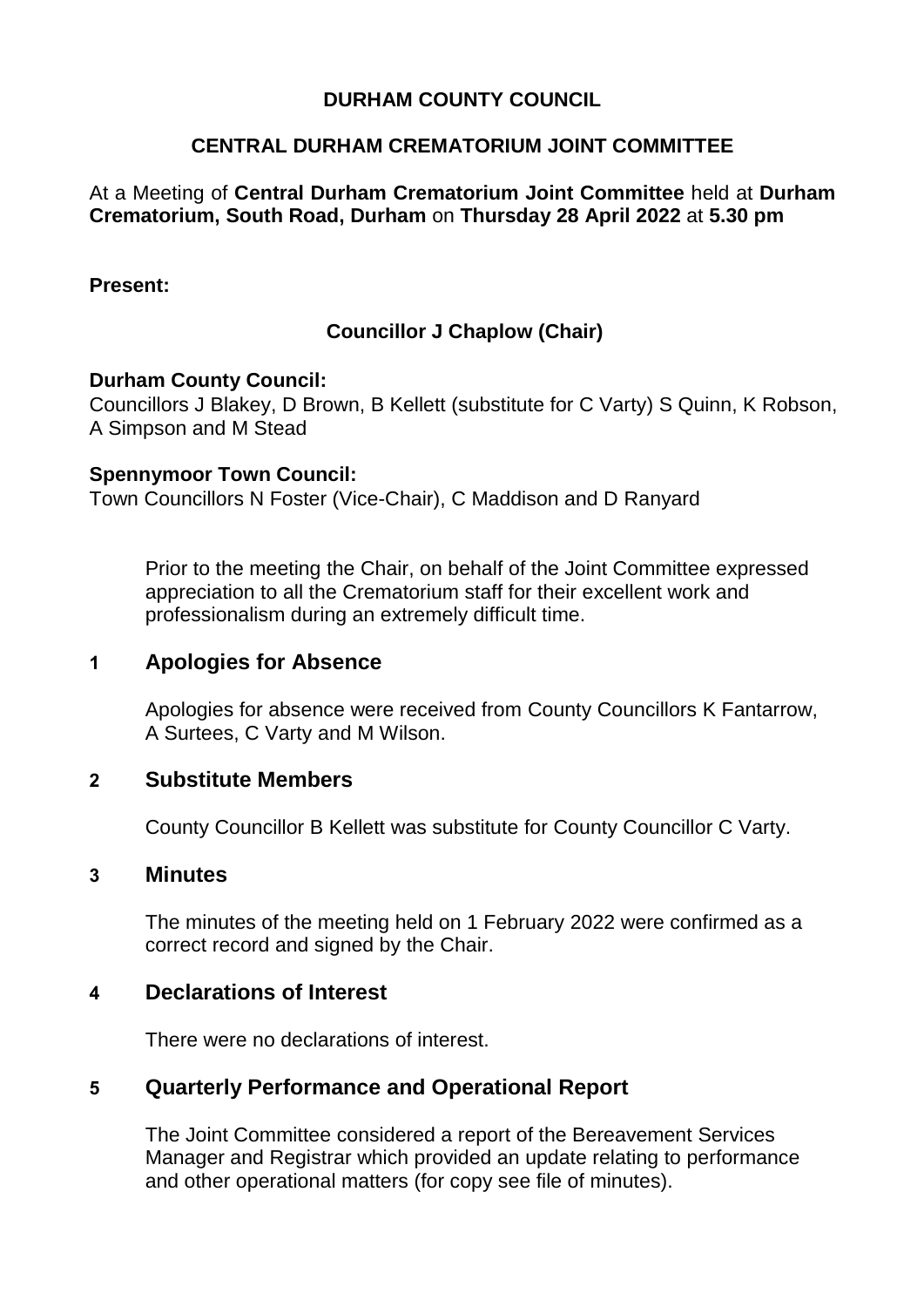The Bereavement Services Manager and Registrar provided a summary of the performance figures from 1 January to 31 March 2022 in comparison to the same period for the previous two years. It was noted that the total number of cremations in 2021/22 was 2,306 compared with 2,738 in 2020/21, a decrease of 432 cremations, which was due to the Covid pandemic peak in 2020/21. There had been an increase of 27 memorials sold in the same period last year and £5,284 in terms of income generated.

The Bereavement Services Manager and Registrar reported that webcasts of services for families who were unable to attend was still popular and advised that they had been able to reduce some associated costs which had been passed onto families.

Members were advised that the Joint Conference of the Federation of Burial and Cremation Authorities and the Cremation Society of Great Britain was being held at the Hilton Ageas Bowl, Southampton from Monday 20 to Wednesday 22 June 2022. Arrangements could be made if any Member wished to attend the conference.

With reference to the Recycling of Metals Scheme, the Bereavement Services Manager and Registrar advised that the closing date for the new round of charity nominations was midnight on 1 July 2022. It was noted that one nomination had been received and if members would like to nominate any other charities, they should forward nominations to the Bereavement Services Manager and Registrar.

Referring to the joint conference of the Federation of Burial and Cremation Authorities and the Cremation Society of Great Britain, the Chair asked if any members wished to attend the conference. It was suggested that the Chair and Deputy Chair attend the conference. Councillor Blakey offered to go if the Deputy Chair was unable to attend. The Chair added that the last conference was very informative and the new technology that was presented would provide families in County Durham with more choice.

County Councillor S Quinn queried the impact of Coundon Crematorium with regards to cremation figures. The Bereavement Services Manager and Registrar advised there was very little impact on figures. Councillor Quinn added that families were not aware that Durham Crematorium provide a more value for money service and suggested it was something that should be promoted.

## **Resolved:**

- i) That the current performance of the crematorium be noted;
- ii) That the date of the Joint Conference of the Federation of Burial and Cremation Authorities and the Cremation Society of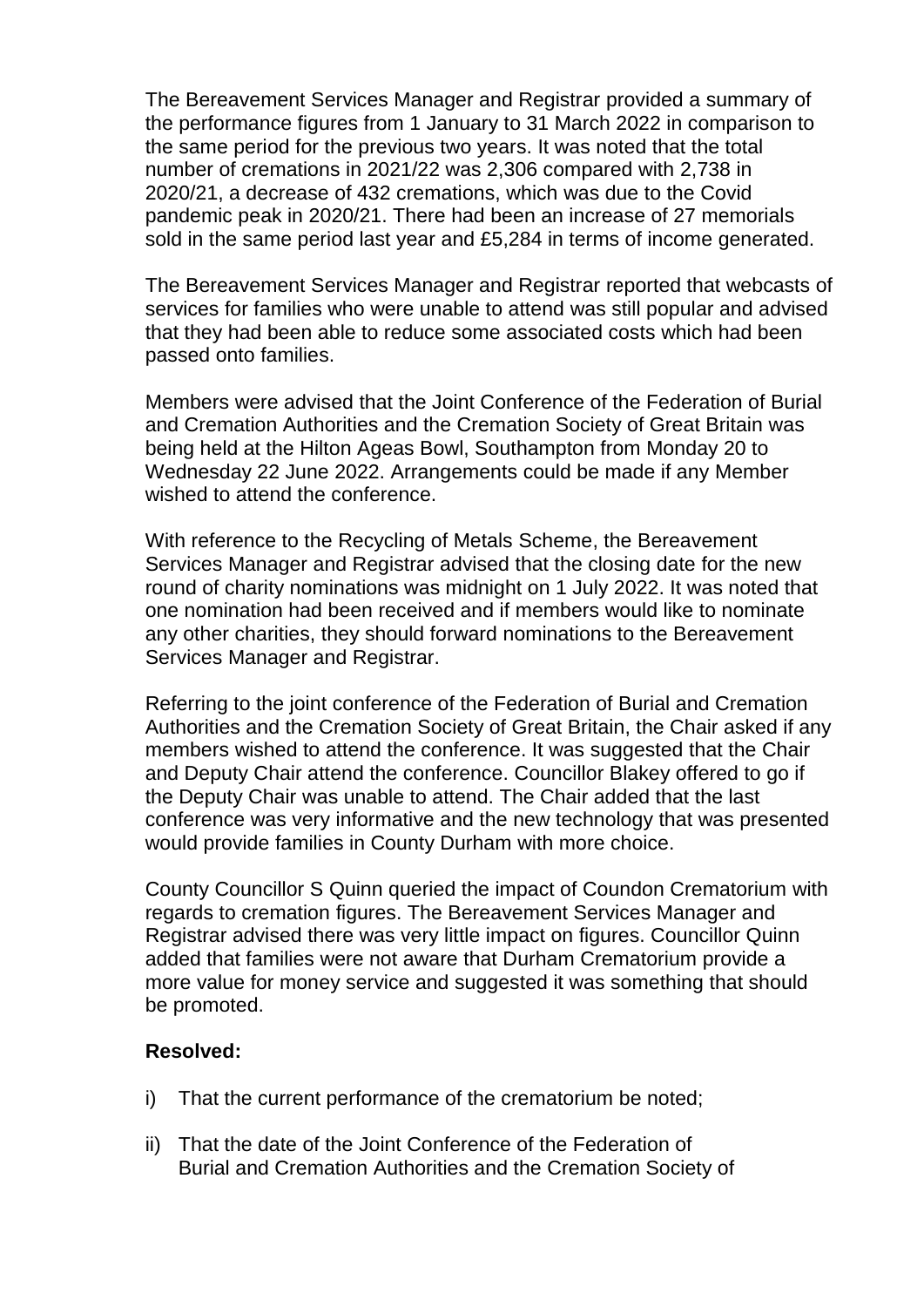Great Britain be noted and the Bereavement Services Manager be informed of any representation from the Joint Committee;

iii) That the response from Chyrelle Addams Cancer Support Trust be noted.

# **6 Financial Monitoring Report - Provisional Outturn as at 31 March 2022**

The Joint Committee received a joint report of the Corporate Director of Neighbourhoods and Climate Change and Corporate Director of Resources and Treasurer to the Joint Committee that provided details of the provisional outturn position for 2021/22 and the projected level of reserves and balances at 31 March 2022 (for copy see file of minutes).

The Finance Manager, Neighbourhoods and Climate Change reported that revenue outturn was surplus of £1,111,676 against the budgeted surplus of £1,022,157, £89,519 more than the budgeted position. Earmarked reserves were £191,772 more than originally budgeted, mainly due to additional cremation income received during the year and some capital schemes being carried forward to the next financial year. The retained reserves were forecast to be £1,728,774 along with a General Reserve of £531,675, giving a forecast total reserves and balances position of £2,260,449 at the year end.

Responding to a query from Town Councillor N Foster regarding the rise in fuel prices, the Finance Manager advised that the budget position included allocations in line with the Councils predictions of a 40% increase in electricity and 60% gas increase. He advised there was a healthy reserve, however the situation would be kept under review.

## **Resolved:**

That the April 2021 to March 2022 financial monitoring report and associated provisional revenue and capital outturn positions at 31 March 2022, including the projected year position with regards to the reserves and balances of the Joint Committee be noted.

## **7 Risk Register Update 2021/22 Review 2**

The Joint Committee received a joint report of the Corporate Director of Neighbourhoods and Climate Change and Corporate Director of Resources and Treasurer to the Joint Committee that provided details of the outcome of the half-yearly risk review in March 2022 (for copy see file of minutes).

Responding to a question from Town Councillor D Ranyard, the Bereavement Services Manager and Registrar advised that trees on site were inspected annually and a full survey had recently been carried out.